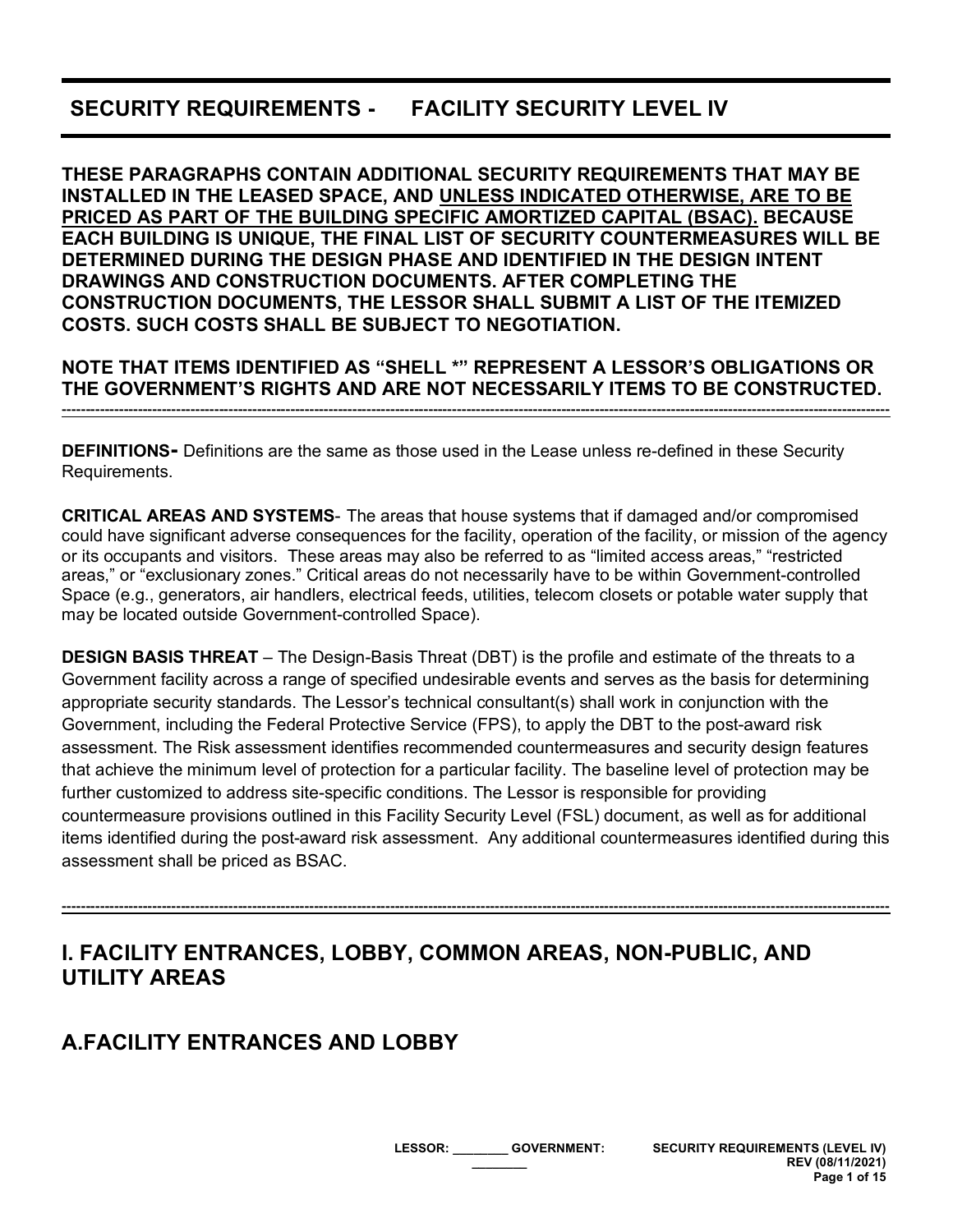If the Space for this lease is greater than 75% of the space in the Building (based upon ABOA measurement), the requirements of **FACILITY ENTRANCES AND LOBBY** Section below shall apply to the entrance of the Building. If the leased Space is less than or equal to 75% of the space in the Building (based upon ABOA measurement), then the requirements of **FACILITY ENTRANCES AND LOBBY** Section below shall apply to the entrance of the leased Space.

## **1. LIMITING LOBBY QUEUING**

The Lessor and the Government shall create a separate foot traffic flow pattern for employees and visitors at entrances to minimize lobby queuing caused by screening, visitor processing, and access control systems.

#### **2. PHYSICAL BOUNDARIES TO CONTROL ACCESS TO PUBLIC AND NON-PUBLIC AREAS**

The Government reserves the right to use signage, walls or product-equivalents, IDS, electronic access control, and/or security guards, as determined by the Government, to establish physical boundaries to control access to non-public areas. The Lessor shall post directional signs as appropriate.

#### **3. LOBBY BLAST PROTECTION**

The Lessor shall reinforce window and door glass, as determined by the Government, to resist an explosive blast.

#### **4. MAGNETOMETERS AND X-RAYS AT PUBLIC ENTRANCES**

The Government shall establish a list of prohibited items, including potential weapons, that shall apply to all building tenants and visitors. Magnetometers and X-ray machines will be installed, tested (on a daily basis), and maintained by the Government at the public entrance(s). Armed security guards, provided by the Government, will direct the occupants and visitors through the screening equipment. Appropriate lobby and entrance/exit space shall be made available for this purpose, in a manner to minimize queuing. This space shall be considered part of the lease common area and not ABOA square footage. The Government requires visitors to non-public areas to display a visitor's identification badge. If there are other non-Government tenants, the Lessor shall notify them of this requirement and assist those tenants in obtaining ID acceptable to the Government.

# **B. ADDITIONAL REQUIREMENTS**

# **1. EMPLOYEE AND VISITOR SIGN-IN/OUT AFTER HOURS**

The Lessor shall provide a system, acceptable to the Government, that after hour employees, contractors, and visitors to the Building shall be required to sign in and sign out either electronically or on a Building register.

# **2. ACCOMMODATION OF RETAIL/MIX USE SPACE (SHELL)**

Lessor shall accommodate publicly accessible retail and mixed uses through such means as controlling access, screening, and security force.

# **3. BALLISTIC PROTECTIVE BARRIER**

In accordance with the post-award DBT analysis, the Lessor shall provide a ballistic protective barrier in the utilization of guard booths, desks, or podiums where armed security forces and other security personnel are stationed when interacting with unscreened personnel. The ballistic protective barrier shall be a UL 752 level 3 standard at minimum.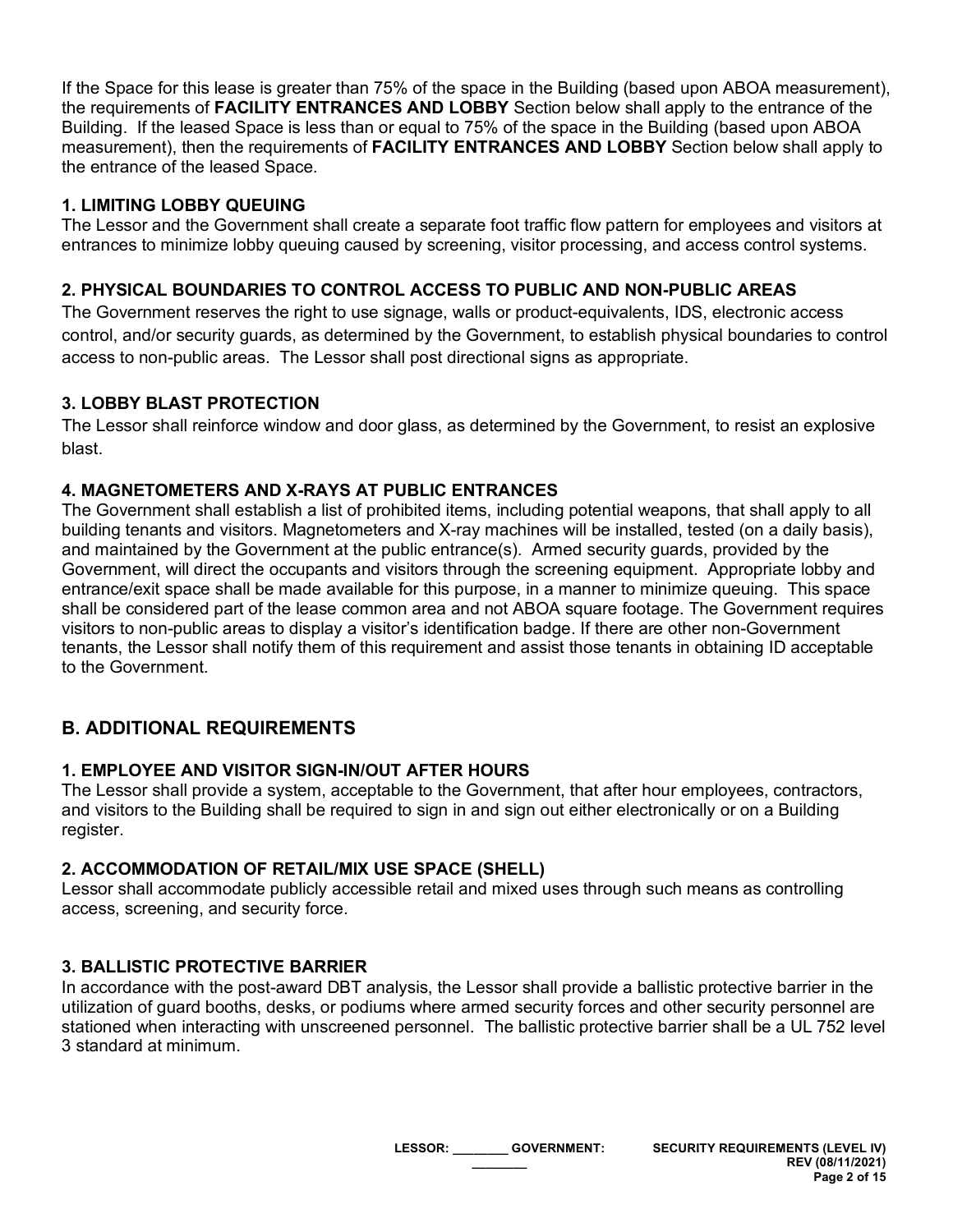#### **4. MAIL SCREENING AND RECEIVING LOCATIONS: COLLAPSE AND AIRBLAST INJURY PREVENTION**

In accordance with the post-award DBT analysis, the Lessor shall utilize hardening and venting methods to prevent progressive collapse and limit blast injuries in mail screening rooms or receiving areas (as well as in adjacent areas). In the event of such explosion, significant structural damage to the walls, ceilings, and floors of the mailroom/receiving area may occur; however, the adjacent areas must not experience severe damage or collapse.

# **C. COMMON AREAS, NON-PUBLIC, AND UTILITY AREAS**

# **1. PUBLIC RESTROOMS ACCESS (SHELL)**

If required by the Government, the Lessor shall provide to the Government a means to control access to public restrooms within Government controlled Space

# **2. SECURING CRITICAL AREAS**

Areas designated as Critical Areas shall be locked using fully HSPD-12 compliant Physical Access Control System equipment (PACS, see also Intrusion Detection System (IDS) requirements). The Government shall have the right to monitor and limit access to these areas. Access shall be limited to authorized personnel, as determined by the Government.

# **3. VISITOR ESCORT AND ID REQUIREMENTS**

The Government shall require the Lessor to escort contractors, service personnel, and visitors to all nonpublic areas. The Lessor shall require visitors to non-public areas to display a visitor ID at all times.

# **4. SECURE COMMON BUILDING UTILITIES, SERVICE ROOMS, AND ACCESS TO ROOF**

The Lessor shall secure utility, mechanical, electrical, telecommunication rooms, HVAC control panels, roof access points, and access to interior space from the roof with locks or PACS, and as part of BSAC shall monitor these areas with an IDS Roof access shall meet the applicable egress requirements in National Fire Protection Association (NFPA) 101, Life Safety Code, or IBC current as of the lease award date.

# **5. CRITICAL SYSTEM LOCATION**

Critical Systems (e.g., mechanical, electrical, utility rooms; HVAC vents; emergency generator) shall be located at least 25 feet from the Building loading docks, entrances, mailrooms, personnel and package screening locations, and uncontrolled parking areas, or, alternatively, as part of BSAC, Lessor shall protect critical Building system areas in accordance with the post-award DBT analysis, by implementing sufficient standoff, hardening, and venting methods.

# **6. RESTRICT CONTACT FROM PUBLIC AREAS WITH PRIMARY VERTICAL LOAD MEMBERS**

The Lessor shall utilize hardening and venting methods to prevent progressive collapse and limit blast injuries in areas accessible to unscreened persons, in accordance with the post-award DBT analysis. Significant structural damage to the walls, ceilings, and floors of the public area may occur, however, the adjacent areas should not experience severe damage or collapse.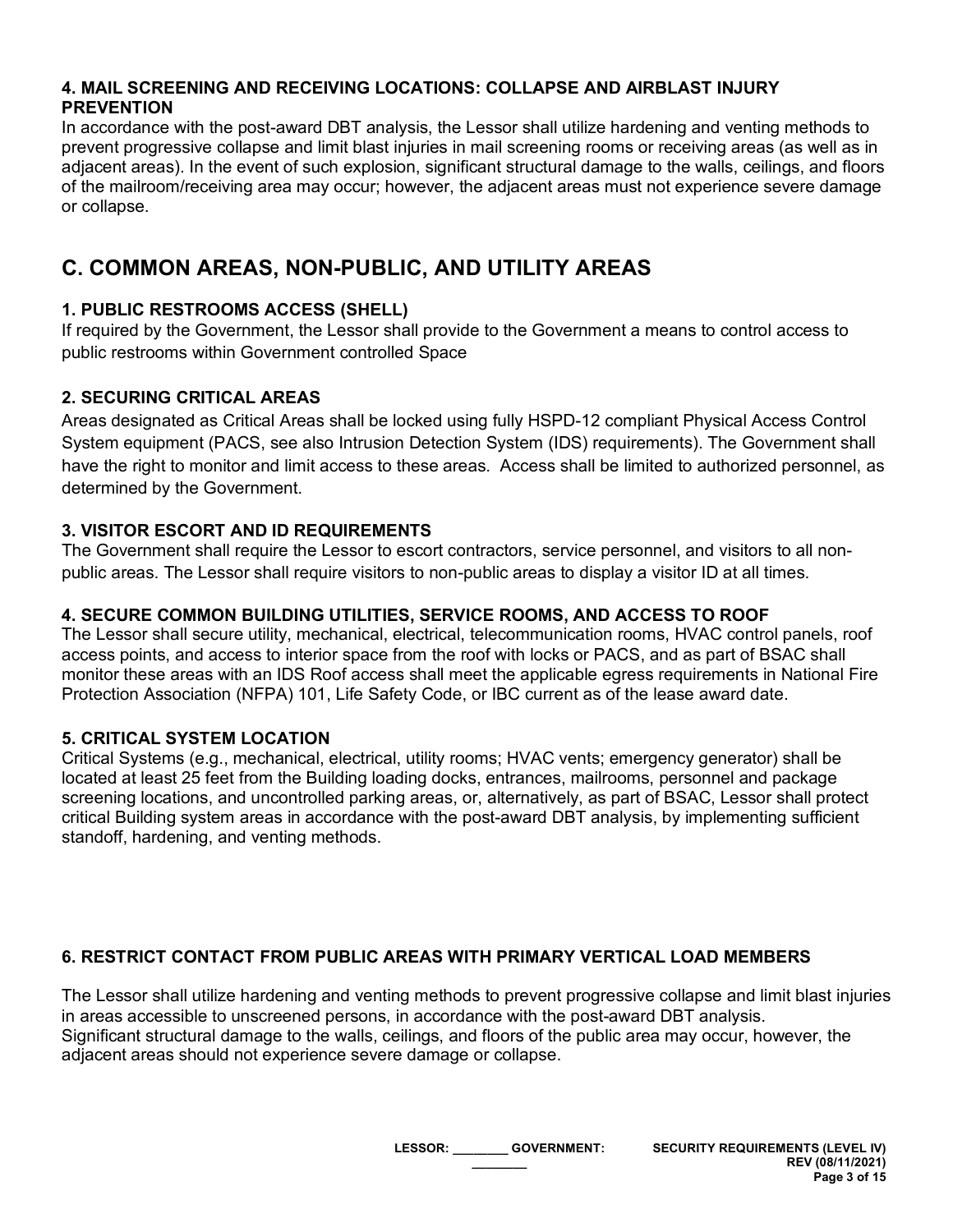## **7. RESTRICT CONTACT FROM MAIL AREA WITH PRIMARY VERTICAL LOAD MEMBERS**

The Lessor shall utilize hardening and venting methods to prevent progressive collapse and limit blast injuries in mail screening rooms or receiving areas, in accordance with the post-award DBT analysis. Significant structural damage to the walls, ceilings, and floors of the mailroom/receiving area may occur, however, the adjacent areas should not experience severe damage or collapse.

# **II. INTERIOR (GOVERNMENT SPACE)**

## **A. WEARING PHOTO ID IN GOVERNMENT SPACE**

The Lessor and his/her contractors shall be required to wear a photo ID, to be visible at all times, when in Government- controlled Space.

#### **B. SECURE EMPLOYEE ENTRANCE DOORS**

The Lessor shall provide a means to secure, as determined by the Government, doors identified by Government as employee entrance doors. The Government may elect to post guards to verify ID badges via visual and physical inspection before entry to Government occupied Space.

#### **C. LIMIT ON ENTRY POINTS (SHELL)**

The Government may elect to limit the number of entry points to the Building or to the Government occupied Space, to the fewest number practicable.

#### **D. FORMAL KEY CONTROL PROGRAM (SHELL)**

The Government reserves the right to implement a formal key control program. The Lessor shall have a means of allowing the electronic disabling of lost or stolen access media, if electronic media is used.

#### **E. ELECTRONIC ACCESS FOR EMPLOYEES**

The Lessor shall provide electronic access control for employee entry doors without a guard post (including after-hours access) in conjunction with Video Surveillance System (VSS) coverage.

#### **F. DELAYED EGRESS HARDWARE AT EMERGENCY EXITS**

The Lessor shall provide delayed egress hardware at emergency exits from critical or sensitive areas if local codes allow the installation of this equipment.

#### **G. CONTROLLED ACCESS TO SENSITIVE AREAS**

The Government may elect to designate space within the leased Space as sensitive areas to be locked using electronic access control and IDS. The Lessor shall not have access to these areas unless they are escorted by Government personnel.

#### **H. 552.270-34 ACCESS LIMITATIONS FOR HIGH-SECURITY LEASED SPACE (JUN 2021) (SHELL \*)**

- (a) The Lessor, including representatives of the Lessor's property management company responsible for operation and maintenance of the leased space, shall not—
	- (1) Maintain access to the leased space; or

(2) Have access to the leased space without prior approval of the authorized Government representative.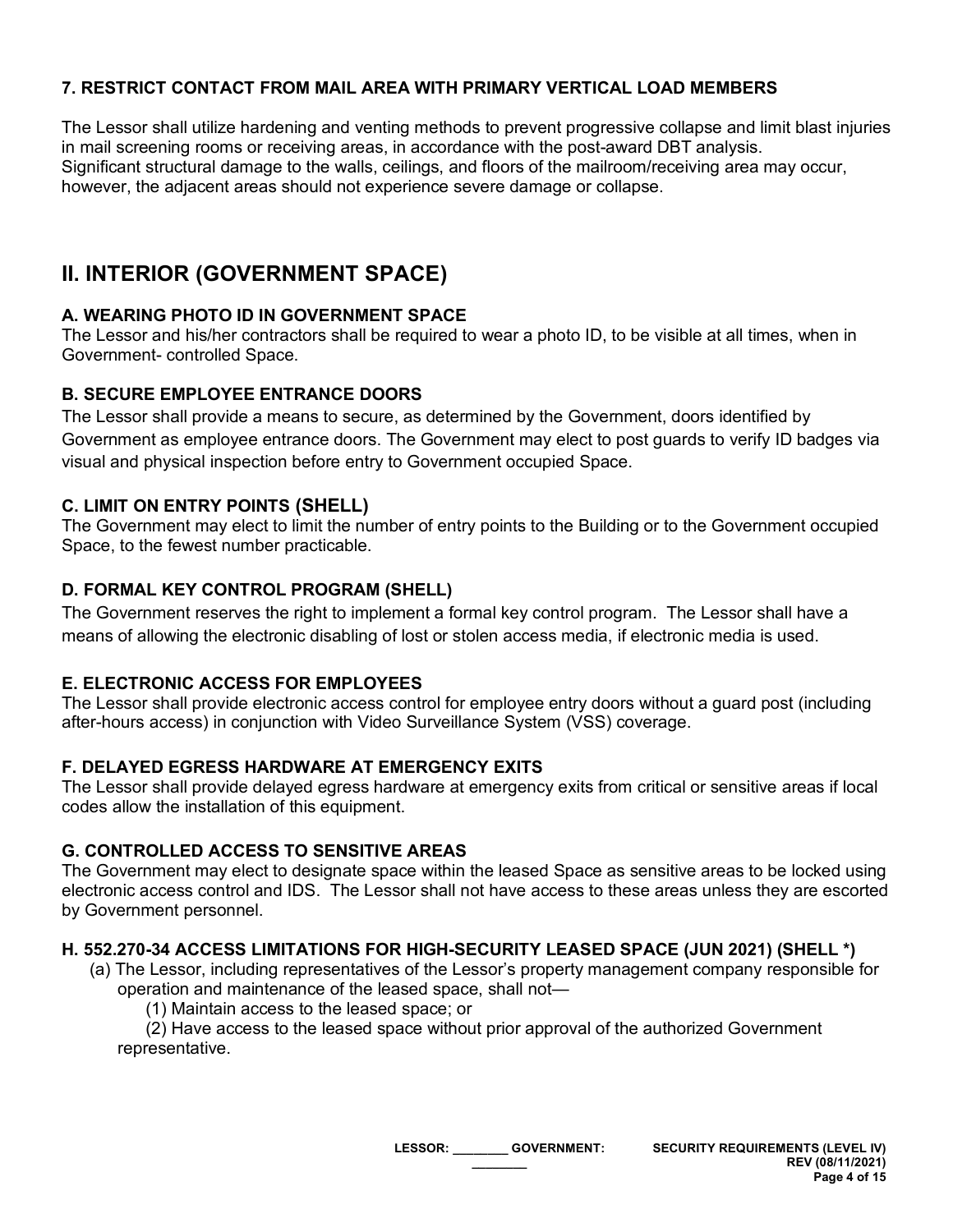- (b) Access to the leased space or any property or information located within that Space will only be granted by the Government upon determining that such access is consistent with the Government's mission and responsibilities.
- (c) Written procedures governing access to the leased space in the event of emergencies shall be documented as part of the Government's Occupant Emergency Plan, to be signed by both the Government and the Lessor.

# **III. SITE AND EXTERIOR OF THE BUILDING**

# **A. SIGNAGE**

## **1. POSTING OF SIGNAGE IDENTIFYING THE SPACE AS GOVERNMENTAL (SHELL)**

The Lessor shall not post sign(s) or otherwise identify the facility and parking areas as a Government, or specific Government tenant, occupied facility, including during construction, without written Government approval.

## **2. POSTING OF REGULATORY SIGNAGE (SHELL)**

The Government may post or request the Lessor to post regulatory, statutory, sensitive areas, and sitespecific signage.

# **B. LANDSCAPING AND ENTRANCES**

## **1. CRIME PREVENTION THROUGH ENVIRONMENTAL DESIGN (SHELL)**

a. The Lessor shall separate from public access, restricted areas as designated by the Government, through the application of Crime Prevention Through Environmental Design (CPTED) principles by using trees, hedges, berms, or a combination of these or similar features, and by fences, walls, gates, and other barriers, where feasible and acceptable to the Government.

b. Landscaping shall be neatly trimmed in order to minimize the opportunity for concealment of individuals and packages/containers. Lessor shall also minimize areas of concealment in and around parking areas. Lessor shall provide trees, hedges, berms, or any combination of these to create buffer zones to separate public areas and other functions. Landscaping shall not obstruct the views of security guards and VSS cameras, or interfere with lighting or IDS equipment.

## **2. HAZMAT STORAGE**

Where applicable, Lessor shall locate HAZMAT storage in a restricted area or storage container away from loading docks, entrances, and uncontrolled parking. As part of BSAC, Lessor shall monitor the storage area using security force, IDS and/or VSS, and control access to these areas.

## **3. PLACEMENT OF RECEPTACLES, CONTAINERS, AND MAILBOXES**

Lessor shall position trash containers, mailboxes, FedEx-UPS boxes, donation/recycle containers, vending machines, or other fixtures and features that could conceal packages, briefcases, or other portable containers away from the Building exterior and entry points. Alternatively, as part of BSAC, the Lessor shall implement blast containment measures to mitigate an explosion in these areas. If the blast containment measures are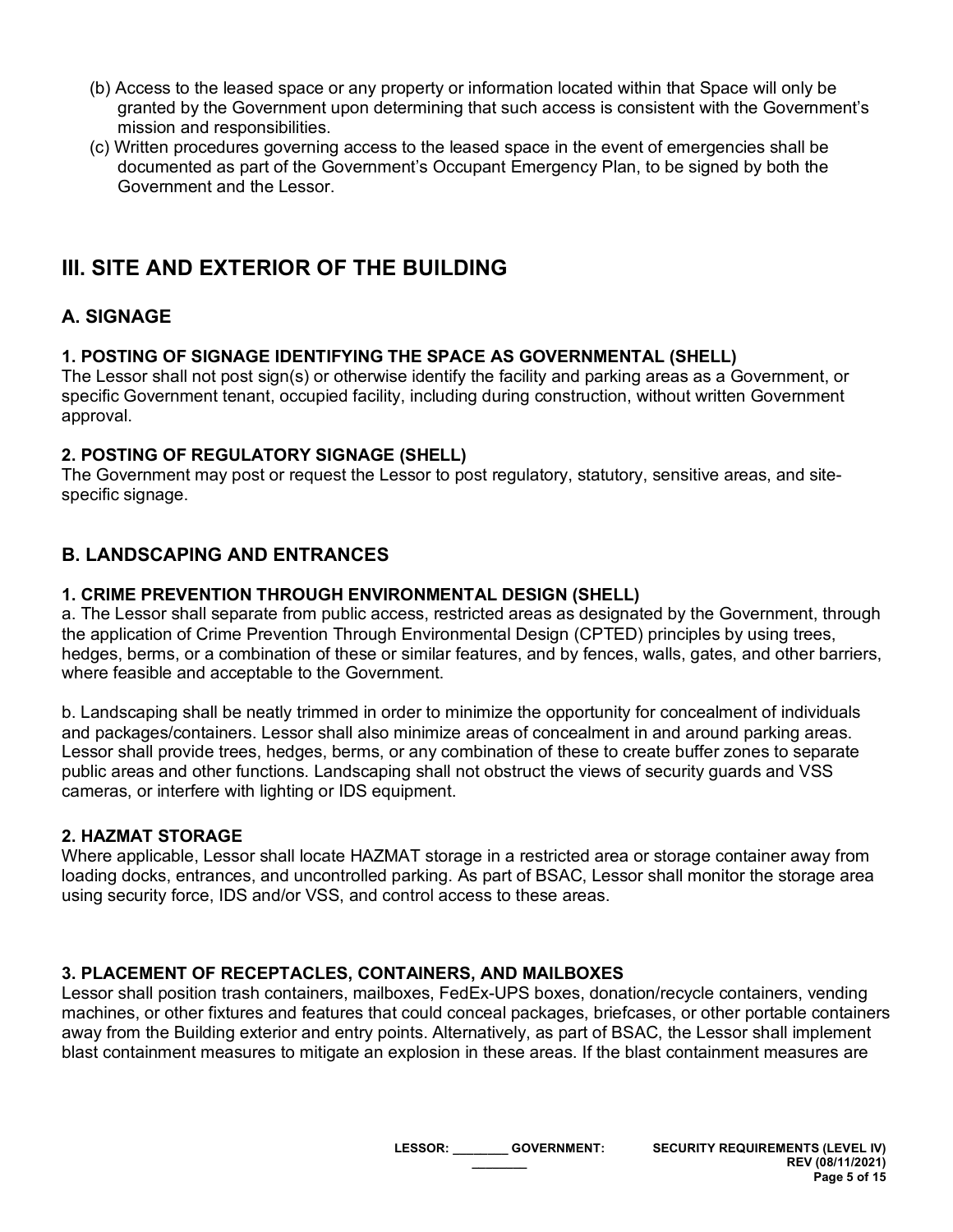proposed, certification by a registered professional engineer that the equivalent mitigation capability is present is required.

#### **4. VEHICLE BARRIERS**

In accordance with the post-award DBT analysis, the Lessor shall provide vehicle barriers to protect pedestrian and vehicle access points, parking entrances, and Critical Areas/utilities from penetration by vehicle. Minimum barrier height is 30 inches and maximum clear spacing between vehicles is 4 feet. The Lessor shall use barriers that ensure vehicles cannot pass beyond the screening checkpoint until cleared.

#### **5. CHANNELING VISITORS TO AUTHORIZED AREAS/ENTRANCES**

If it is a multi-tenant Building or if the Space is in a campus-type setting, the Lessor shall install signage and walkways with fencing, landscaping, or other barriers to easily guide and direct pedestrians to authorized areas or entrances.

# **C. PARKING**

## **1. NUMBER OF PARKING ENTRANCES**

The number of parking entrances shall be limited to the minimum required for efficient operations or local code (giving consideration to minimizing queuing). Entrances to parking areas shall be equipped with vehicle gates to control access to authorized vehicles (employee, screened visitor and approved Government vehicle). Gates controlling vehicles may include but are not limited to barriers (drop arm/wedge), garage style doors, and traditional chain link fences.

## **2. AUTHORIZED ACCESS TO PARKING (SHELL)**

Lessor shall limit parking and access to parking to employee vehicles, screened visitor vehicles, and approved government vehicles. Lessor shall control vehicle access to underground/in-building parking and on-site surface or structured parking.

#### **3. VEHICLE SCREENING**

The Government may elect to screen all visitor vehicles (before entry into the controlled parking area) as prescribed by the Government. This screening shall include ID verification and visual inspection of the vehicle, including undercarriage. The Lessor shall provide adequate lighting in screening area to illuminate the vehicle exterior and undercarriage. VSS coverage of the screening area shall be provided by the Lessor (see VSS requirements).

## **4. PUBLIC ACCESS TO GOVERNMENT PARKING AREAS**

Where there is Government controlled parking the area shall be controlled by limiting pedestrian access to the controlled parking areas. Pedestrian and vehicle access points to all parking areas shall be monitored by VSS camera(s) at all times. Lessor shall provide pedestrian barriers to restrict casual access and increase the visibility of unauthorized access attempts.

# **IV. SECURITY SYSTEMS**

## **A. SECURITY SYSTEM TESTING AND MAINTENANCE CRITERIA:**

The Lessor in consultation and coordination with a security provider, either internal or external, as determined by the Lease Contracting Officer, and the Government security representative shall implement a testing and preventive maintenance program for all security systems the Lessor has installed. Testing must be based on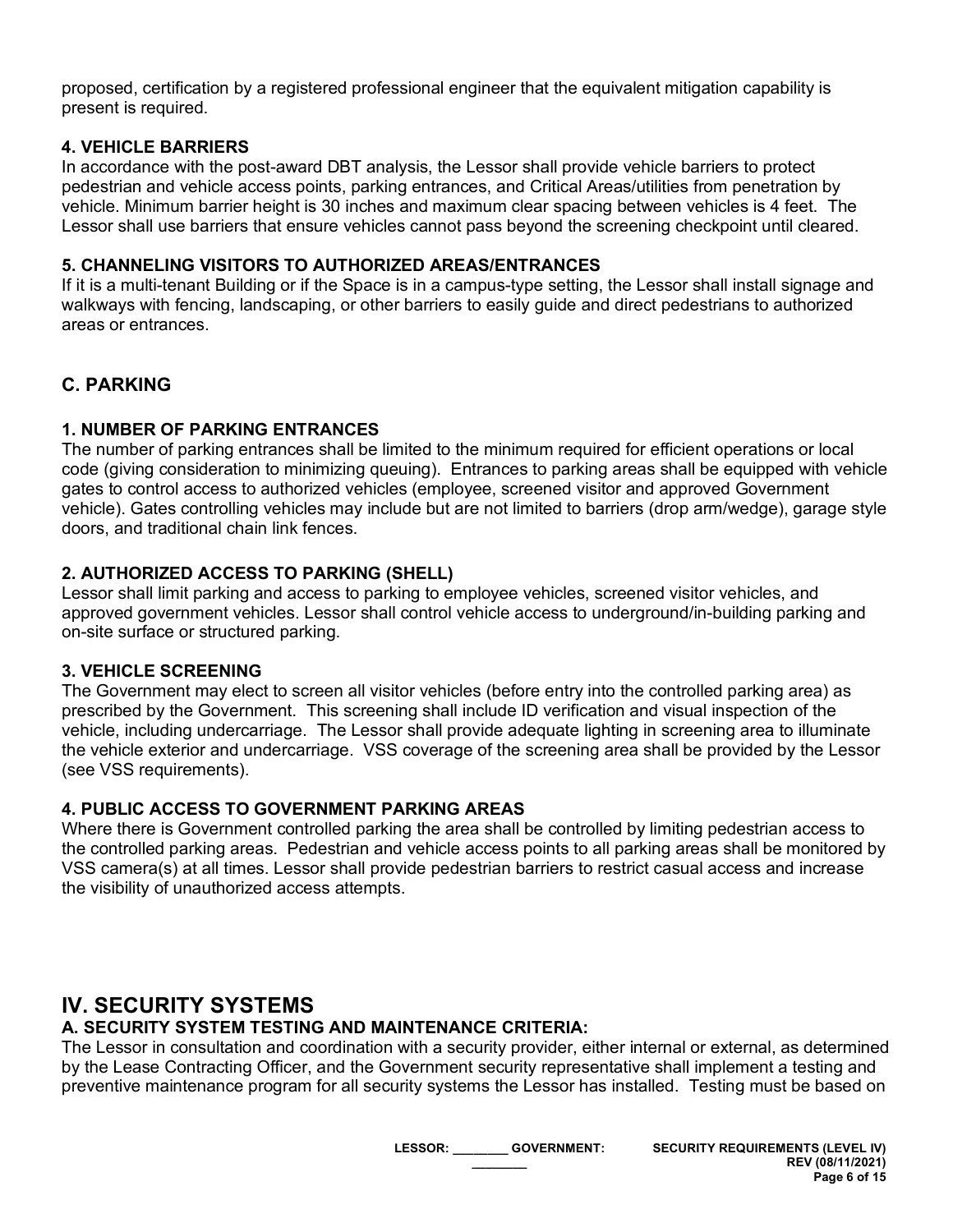established, consistent, agency-specific protocols, to be determined at the time of design. All testing shall be documented. Operational performance testing shall be conducted annually and functional testing shall be conducted more frequently, as determined by the Government. Components which fail, either during testing or throughout the life of this lease shall be repaired or replaced by the Lessor within a reasonable timeframe as determined by the Government. Any critical component that becomes inoperable must be replaced or repaired by the Lessor within 24 hours. Critical components are those required to provide security (IDS, VSS, P ACS, etc.) for a perimeter access point or critical area. "Replacement" may include implementing other temporary measures in instances where the replacement or repair is not achievable within the specified time frame (e.g. a temporary barrier to replace an inoperable pop-up vehicle barrier, etc.). Failure by the Lessor to provide sufficient replacement measures within the timeframe identified above may result in the Government providing guard service, the cost of which must be reimbursed by the Lessor.

# **B. VIDEO SURVEILLANCE SYSTEM (VSS)**

## **LESSOR PROVIDED DESIGN, INSTALLATION, AND MAINTENANCE**

The Lessor shall design, install, and maintain a Video Surveillance System (VSS) as described in this section. The VSS will support the entry control system (at screening checkpoints exits, loading docks, lobbies, facility perimeter, parking areas, sensitive interior areas, personnel entrances, stairwells, vehicle entrances, and other potential access points to the space), with time lapse video recording and digital image storage that will allow Government employees to view and communicate remotely with visitors before allowing access to the Space. As determined by the Government the VSS shall provide unobstructed coverage of designated pedestrian entrances and exits. Technical review of the proposed system shall be coordinated with the Government security representative, at the direction of the Contracting Officer, prior to completion of the CDs, as well as prior to installation. VSS testing and acceptance shall be conducted by the Government prior to occupancy. The VSS shall comply with the Architectural Barriers Act, section F230.0. The Government will centrally monitor the VSS. Government specifications are available from the Lease Contracting Officer. VSS components which fail or require maintenance, or which fail during testing shall be serviced in accordance with the Security System Maintenance Criteria listed above.

The Lessor shall comply with FAR 52.204-25: Prohibition on Contracting for Certain Telecommunications and Video Surveillance Services or Equipment (Aug 2020). See [https://www.acquisition.gov/far/part-](https://www.acquisition.gov/far/part-52#FAR_52_204_25)[52#FAR\\_52\\_204\\_25.](https://www.acquisition.gov/far/part-52#FAR_52_204_25)

## **GOVERNMENT PROVIDED PRODUCT, INSTALLATION, AND MAINTENANCE**

The Government may provide and install a Physical Access Control System, with time lapse video recording, that will allow Government employees to view and communicate remotely with visitors before allowing access. This Video Surveillance System (VSS) shall provide the Government with unobstructed coverage, as determined by the Government, of designated pedestrian entrances and exits. The Lessor shall permit twenty-four-hour VSS coverage and recording, provided and operated by the Government. The Government will centrally monitor the VSS surveillance. Government specifications are available from the Contracting Officer.

After notice to proceed, the Lessor, shall advise the Government of the appropriate time to install the equipment during the construction of the Space. The Lessor shall facilitate the installation by allowing access to electrical panels and other areas of the building as necessary. The Lessor's construction schedule shall reflect the installation of this equipment.

# **C. INTRUSION DETECTION SYSTEM (IDS)**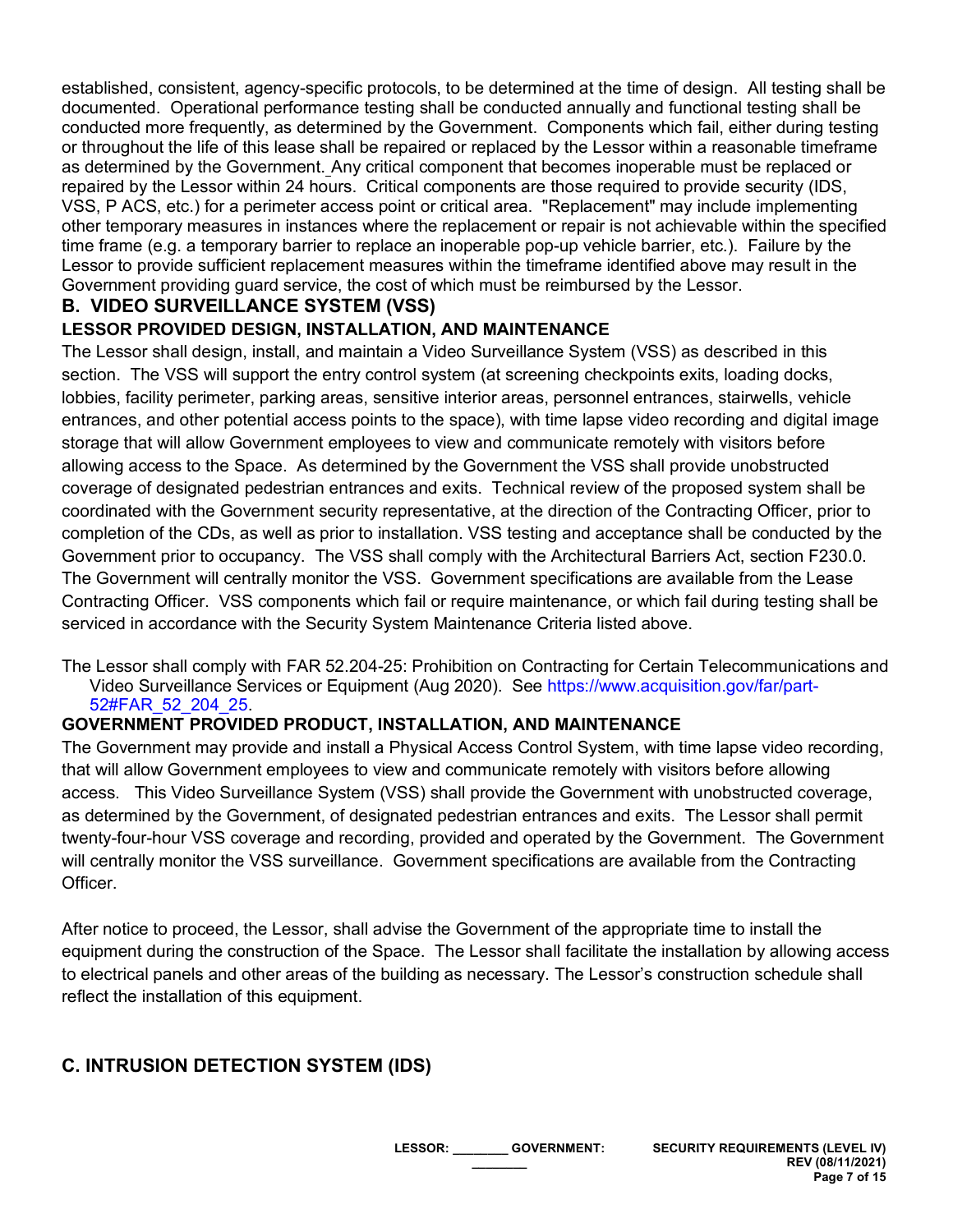## **LESSOR PROVIDED DESIGN, INSTALLATION, AND MAINTENANCE**

The Lessor shall design, install, and maintain an Intrusion Detection System (IDS) as described in this section. The Government requires an IDS, which will cover perimeter entry and exit doors, and all windows within 16 feet of the ground floor or other access points. Basic Security-in-Depth IDS components include: magnetic door switch(s), alarm system keypad, passive infrared sensor(s) (PIR), an alarm panel (to designated monitoring center) and appropriate communication method i.e. telephone and/or Internet connection, glass-break detector, magnetic window switches or shock sensors. Technical review of the proposed system shall be coordinated with the Government security representative, at the direction of the Contracting Officer, prior to completion of the CDs, as well as prior to installation. System testing and acceptance shall be conducted by the Government prior to occupancy.

Basic Security-in-Depth IDS shall be connected to and monitored at a central station operated by the Department of Homeland Security Mega Center. Emergency notification lists shall be coordinated with the monitoring station to include all applicable Government and Lessor points of contact, including law enforcement (Federal Protective Service and facility security force). Monitoring shall be designed to facilitate a real-time detection of an incident, and to coordinate an active response to an incident. The Lessor must complete the Mega Center Alarm Requirements (MAR) application process specified by the Government to meet the monitoring requirements for a functional IDS. The Government creates an FPS monitoring account and works with the Lessor to complete the Mega Center Alarm Requirement (MAR) in conjunction with the installing security vendor.

Components which fail or require maintenance, or which fail during testing shall be serviced in accordance with the Security System Maintenance Criteria listed above.

**GOVERNMENT PROVIDED SCOPE, PRODUCT, INSTALLATION, AND MAINTENANCE** The Lessor shall permit installation of a perimeter Intrusion Detection System (IDS) to be operated by the Government. The Government shall provide and install an IDS on perimeter entry and exit doors, and operable ground-floor windows. Basic Security-in-Depth IDS— include: magnetic door switch(s), alarm system keypad, passive infrared sensor(s) (PIR), an alarm panel (to designated monitoring center) and appropriate communication method i.e. telephone and/or Internet connection, glass-break detector, magnetic window switches or shock sensors.

Basic Security-in-Depth IDS shall be connected and monitored at a central station. Emergency notification lists shall be coordinated with the monitoring station to include all applicable Government and Lessor points of contact, including law enforcement (Federal Protective Service and facility security force). Monitoring shall be designed to facilitate a real-time detection of an incident, and to coordinate an active response to an incident.

After notice to proceed, the Lessor shall advise the Government of the appropriate time to install the equipment during the construction of the Space and shall facilitate the installation, including access to electrical panels and other areas of the building, as necessary. The Lessor's construction schedule shall reflect the installation of this equipment.

# **D. DURESS ALARM**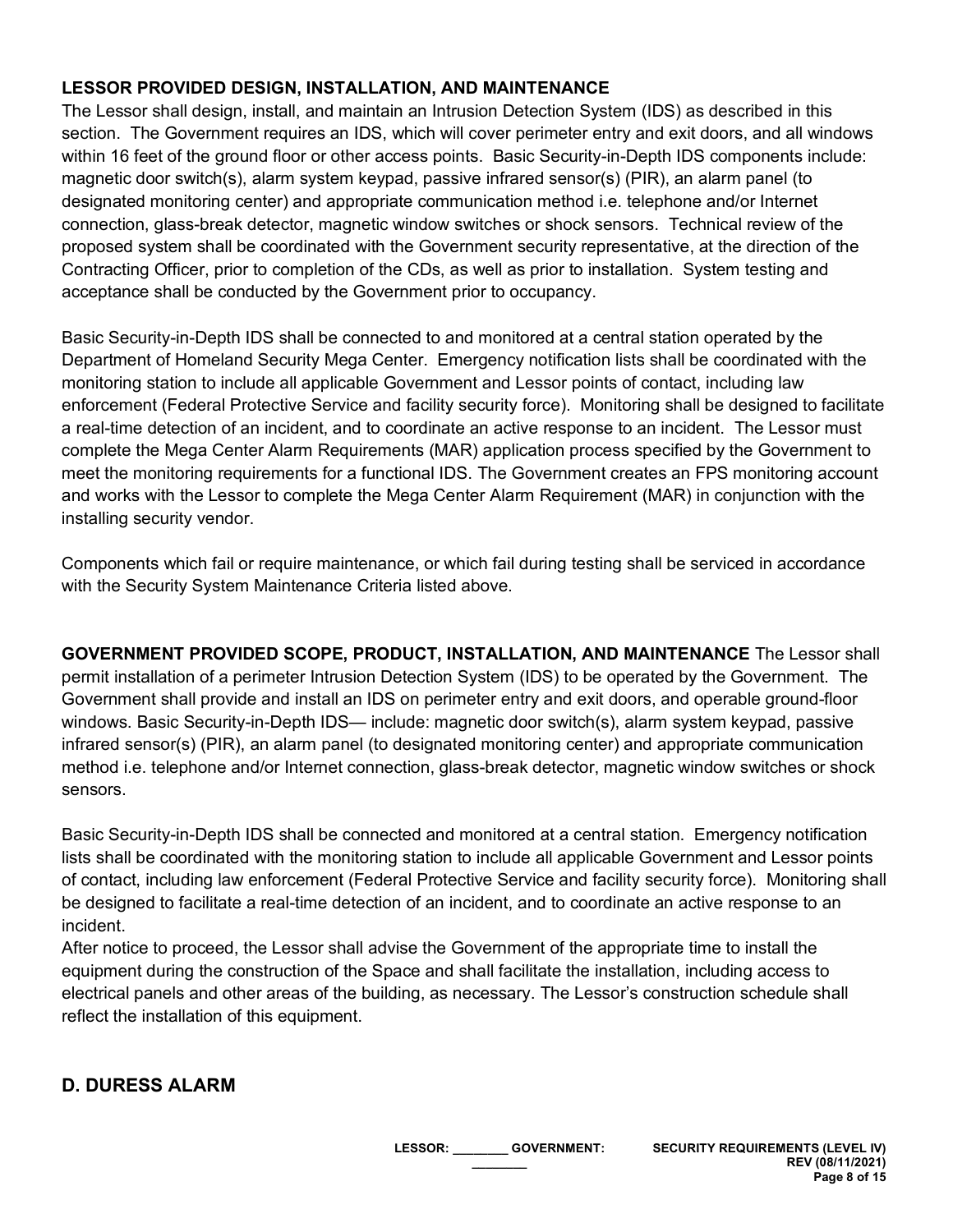## **LESSOR PROVIDED DESIGN, INSTALLATION, AND MAINTENANCE**

The Lessor shall design, install, and maintain a duress alarm system as described below. The system will include, at a minimum, duress buttons or call buttons at security force posts, sensitive public contact areas, in garages, and other areas that are identified as high-risk locationsTechnical review shall be coordinated with the Government security representative, at the direction of the Lease Contracting Officer, prior to completion of the CDs, as well as prior to installation. System testing and acceptance shall be conducted by the Government prior to occupancy. This system shall comply with the Architectural Barriers Act, section F230.0.

The Lessor, in consultation and coordination with the security provider and Government, shall conduct security system performance testing annually. Testing must be based on established, consistent agencyspecific protocols, documented and furnished to the Lease Contracting Officer. Components which fail or require maintenance, or which fail during testing should be serviced in accordance with the Security System Maintenance Criteria listed above.

## **GOVERNMENT PROVIDED SCOPE, PRODUCT, INSTALLATION, AND MAINTENANCE**

The Lessor shall permit installation of a duress alarm system to be provided and operated by the Government. The Government, in coordination with a security provider, either internal or external, as determined by the Lease Contracting Officer, shall document and implement duress procedures for emergency situations. After notice to proceed, the Lessor shall advise the Government of the appropriate time to install the equipment during the construction of the Space and shall facilitate the installation, including access to electrical panels and other areas of the building, as necessary. The Lessor's construction schedule shall reflect the installation of this equipment.

# **E. SECURITY SYSTEMS DESIGN**

The Lessor, in consultation and coordination with security providers (internal or external) and the agency designated security representative, shall ensure at the time of system design, system construction, and throughout the term of the Lease, that alarm and physical access control panels, VSS components, controllers, and cabling shall be secured from unauthorized physical and logical access.

# **F. CENTRAL SECURITY CONTROL CENTER**

## **1. CENTRAL SECURITY CONTROL CENTER DESIGN**

The Lessor, in consultation and coordination with security providers (internal or external) and the agency designated security representative, shall design an onsite central security control center in compliance with all applicable INTERIOR security criterion and agency requirements. Design and technical review shall be coordinated with the Federal Protective Service and agency security representative prior to construction.

## **2. CENTRALIZED COMMUNICATIONS SYSTEM**

The Lessor, in consultation and coordination with security providers (internal or external) and the agency designated security representative, shall provide and maintain a communication system for security and emergency announcements. Communication may be achieved through public address systems, speciallydesigned phone systems, and computer-based mass delivery. This communication system should be utilized to provide emergency announcements, alerts and instructions to occupants. On site communication with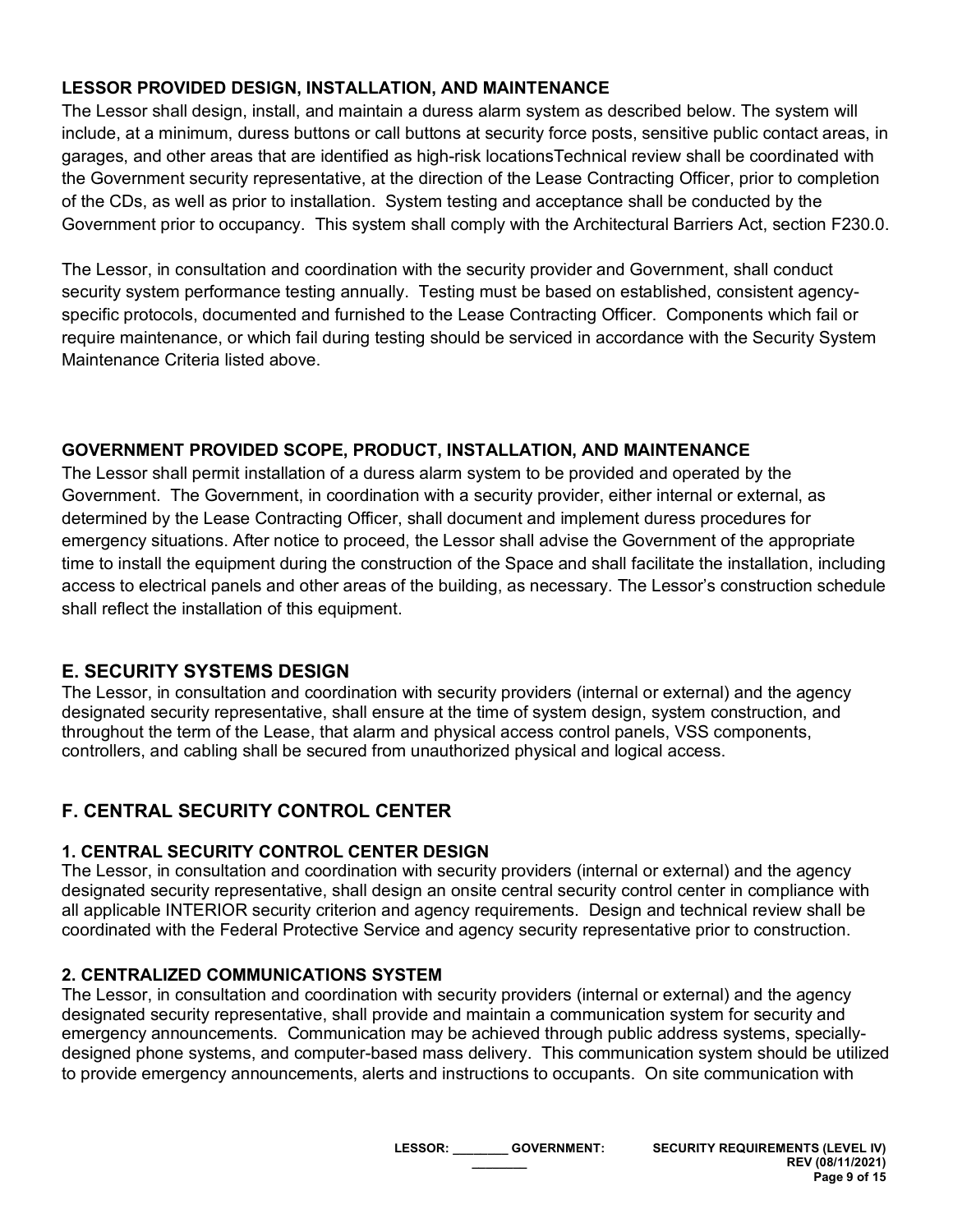guards (if applicable), designated response personnel and Occupant Emergency Plan (OEP) support employees is essential during an incident. Procedures for standard announcements and drills shall be developed. Standard announcements may be prerecorded into the Building communication system for immediate notification.

#### **3. EMERGENCY POWER TO SECURITY SYSTEMS**

The Lessor, in consultation and coordination with a security provider (internal or external) and the agency designated security representative, shall provide uninterruptible emergency power to essential electronic security systems for a minimum of 4 hours. Uninterruptable power can be provided through the use of batteries, emergency generators, UPS, or a combination thereof to meet the requirements.

# **V. STRUCTURE**

## **A. WINDOWS**

NOTE: FOR ADDITIONAL BLAST RESISTANT MEASURES REQUIRED IN NEW LEASE CONSTRUCTION PROJECTS, REFER TO LEASE PARAGRAPH "SECURITY FOR NEW CONSTRUCTION".

#### **1. SHATTER-RESISTANT WINDOW PROTECTION**

In conformance with the post-award DBT analysis, the Lessor shall use a combination of protected setback and window glazing or treatments to achieve the **Low Hazard** level in accordance with **ASTM F2912-17** (Standard Specification for Glazing and Glazing Systems Subject to Air Blast Loadings).

#### **2. LOCK GROUND FLOOR WINDOWS**

If a Government tenant occupies ground floor space in the Building, there shall not be operable windows within 16 feet of the ground or other access point. As part of BSAC, the Lessor shall monitor any operable windows via IDS.

#### **3. SECURE NON-WINDOW OPENINGS (SHELL)**

The Lessor shall secure all non-window openings, such as, mechanical vents, utility entries, and exposed plenums to prevent forcible entry.

#### **4. PREVENT VISUAL OBSERVATION INTO EXTERIOR OFFICES (T.I.)**

The Lessor shall provide measures acceptable to the Government, that prevent visual observation from the exterior into critical exterior offices.

# **C. BUILDING SYSTEMS**

## **1. EMERGENCY GENERATOR PROTECTION (T.I.)**

If an emergency generator is required by the Government, the Lessor shall locate it in a secure area, protected from unauthorized access, and vehicle ramming, if outdoors. The emergency generator and its fuel tank must be located at least 25 feet from loading docks, entrances, and parking areas. Alternatively, if the 25-foot distance cannot be achieved, Lessor shall protect utilities in accordance with the post-award DBT analysis, through a combination of standoff, hardening, and venting methods.

## **2. SECURING ON-SITE PUBLICLY-ACCESSIBLE UTILITIES**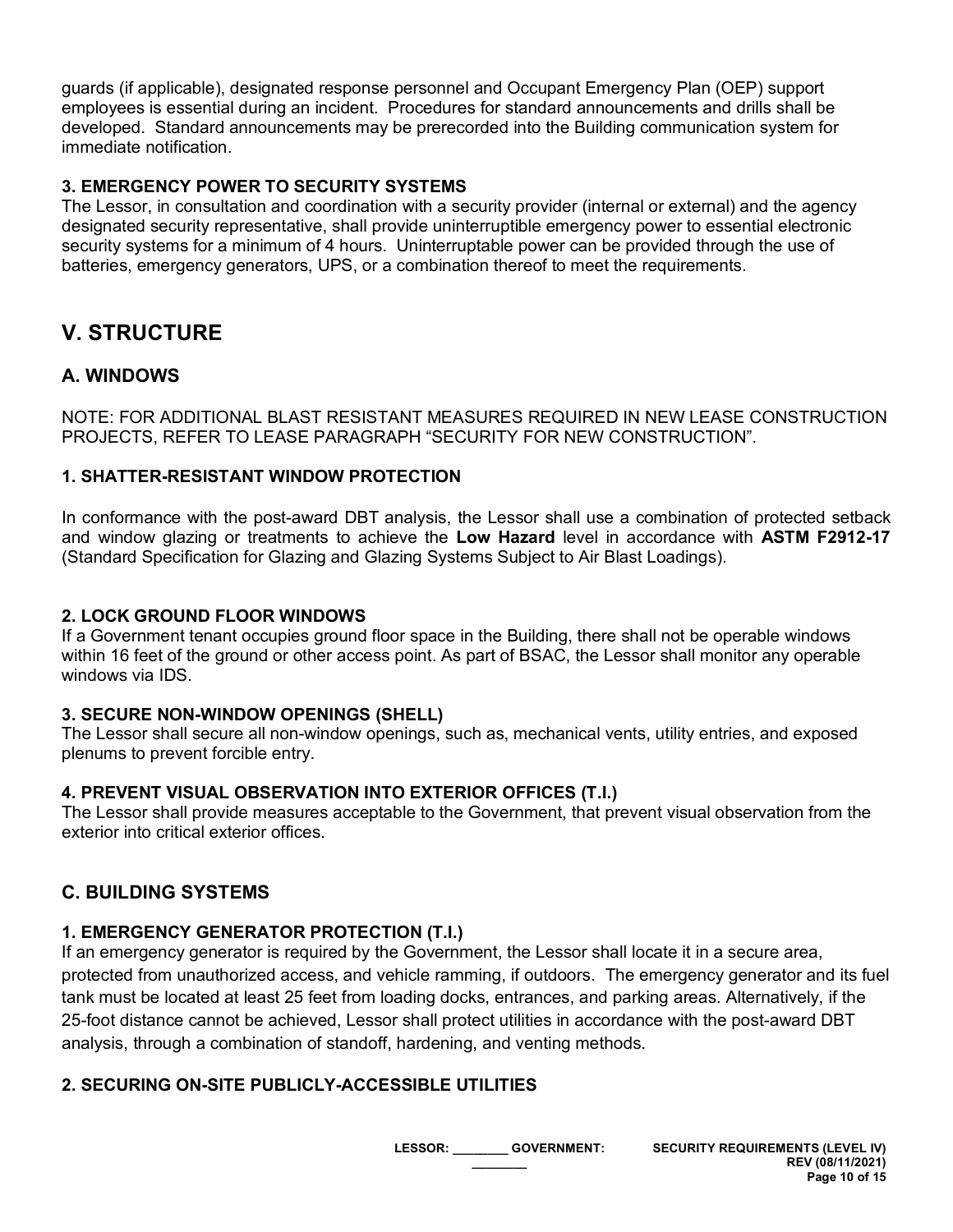The Lessor shall secure the water supply handles, control mechanisms, and service connections at on-site publicly accessible locations with locks and anti-tamper devices.

#### **3. SECURING AIR INTAKE GRILLES**

The Lessor shall locate outdoor air intakes on the rooftop or on a wall that is at least 30 feet above grade. Air intake grilles shall be secured with tamper switches connected to a central alarm monitoring station and monitored by VSS.

#### **4. HVAC SYSTEM FOR CHEMICAL, BIOLOGICAL AND RADIOLOGICAL (CBR) ATTACK-SUSCEPTIBLE AREAS**

The Lessor shall provide separate isolated HVAC systems in lobbies, loading docks, mail rooms and other locations as identified by a risk assessment as susceptible to CBR attack, to protect other building areas from possible contamination. The envelope of the isolated loading docks and mailrooms should be constructed at full-height and sealed to the floor, roof, or ceiling above.

As part of operating rates, all exterior air handling units (AHUs), including the supply air for re-circulating AHUs, shall be equipped with Minimum Efficiency Reporting Value (MERV) 13 particulate filters. AHUs serving lobbies and mailroom, including the supply air stream for re-circulating AHUs, shall be equipped with Minimum Efficiency Reporting Value (MERV) 13 filters.

#### **5. HVAC CONTROL**

All air handlers must be equipped with a one-step shut-off and exhaust system. Lessor must provide for controlling the movement of elevators, and the closing of applicable doors and dampers to seal the Building. Where shut-off is via a building automated system (BAS), the system configurations must be properly programmed, tested, and accessible at all necessary times.

#### **6. POWER DISTRIBUTION SYSTEMS**

The Lessor shall install emergency and normal power distribution systems (including electric panels, conduits, and switchgears) at least 25 feet apart.

#### **7. DOCUMENTED EMERGENCY PROCEDURES (SHELL)**

The Lessor shall develop and maintain documented procedures for emergency shutdown and/or exhaust of air handling system which shall be available for review by the Government for the purpose of developing its Occupancy Emergency Plan. (Note: OEP shall address closing or opening of windows when HVAC is in shut down mode developed in consultation with the Building engineer).

# **VI. OPERATIONS AND ADMINISTRATION**

## **A. FACILITY SECURITY COMMITTEE (SHELL \*)**

The Lessor shall cooperate and work with the buildings Facility Security Committee (FSC) throughout the term of the Lease. The Facility Security Committee (FSC) is responsible for addressing facility-specific security issues and approving the implementation of security measures and practices. The FSC consists of representatives of all Federal tenants in the facility, the security organization, and the leasing department or agency.

## **B. ACCESS TO BUILDING INFORMATION (SHELL \*)**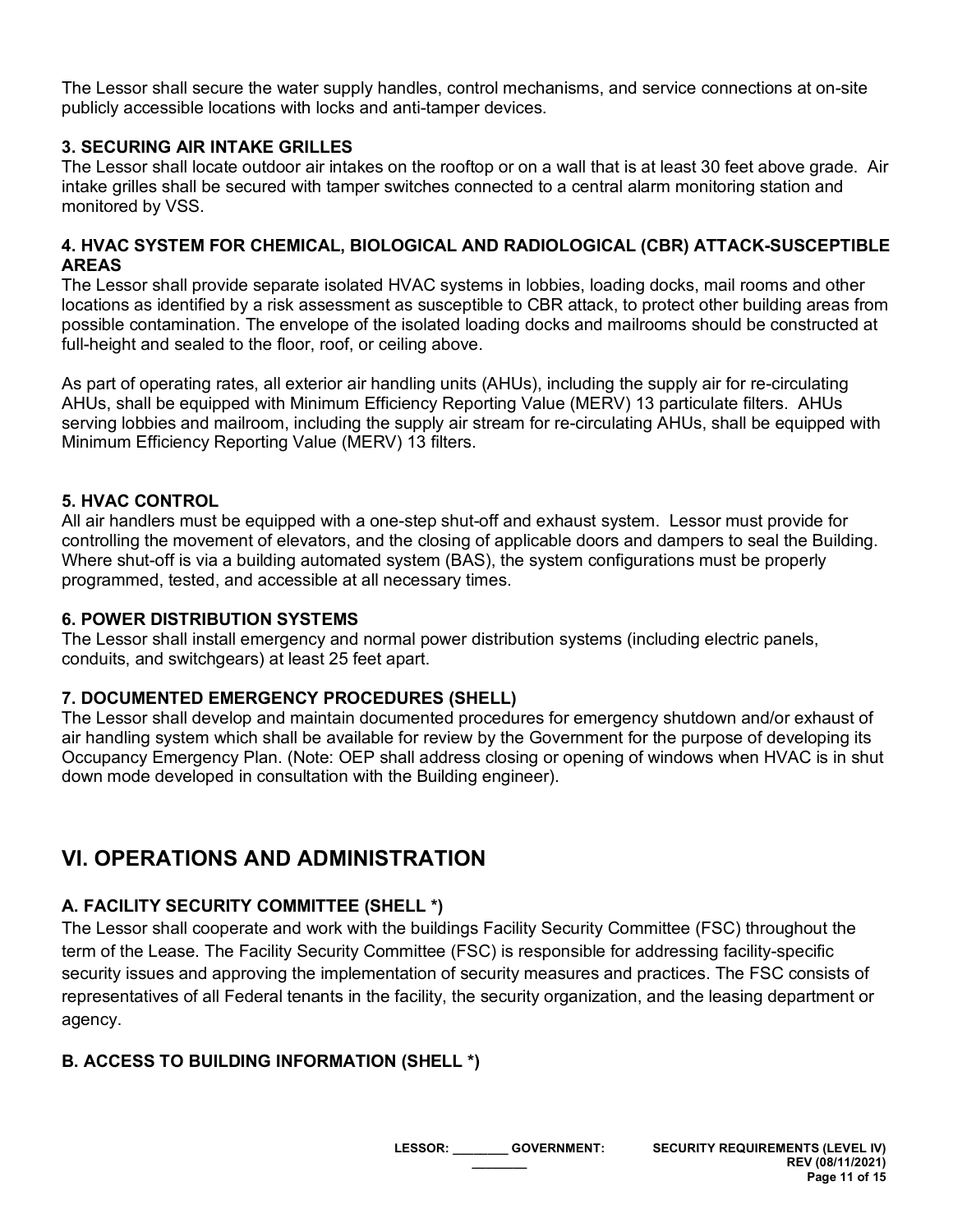Building Information—including mechanical, electrical, vertical transport, fire and life safety, security system plans and schematics, computer automation systems, and emergency operations procedures—shall be strictly controlled. Such information shall only be released to authorized personnel, approved by the Government by the development of an access list and controlled copy numbering. The Lease Contracting Officer may direct that the names and locations of Government tenants not be disclosed in any publicly accessed document or record, including the building directory.

Lessor shall have emergency plans and associated documents readily available to the Government in the event of an emergency.

## **C. SECURITY PLANS AND LAYOUTS (SHELL)**

The Lessor shall secure and keep safe any security plans, construction and alteration plans and layouts. This shall be addressed in the construction security plan. The Lessor shall treat and safe keep any plans and specifications related to security measures as For Official Use Only (FOUO).

## **D. CONSTRUCTION SECURITY PLAN (SHELL)**

The Lessor shall develop and implement a construction security plan. The plan should specify who is responsible for the security of the site during each phase of the project until final completion. The construction security plan shall describe in detail, how the Government's information, assets, equipment, and personnel will be protected during the construction process. (This shall include background checks, restrictions on accessibility, and escorts for the construction personnel). The required security measures will vary with the risk presented during the project. The Lessor shall also submit a security plan for all post-occupancy construction and alterations projects in the leased Space, throughout the term of this Lease.

## **E. ADDITIONAL SECURITY REQUIREMENTS**

Pre-occupancy construction and initial space alterations shall require background checks, restrictions on accessibility, and escorts for construction personnel. The Lessor shall submit a construction security plan that addresses these measures.

## **F. SCREENING OF MAIL AND PACKAGES**

The Lessor shall provide dedicated space for the Government furnished security guards, agency personnel, or contracted personnel to inspect and screen all mail and packages using X-ray at a loading dock if present or at an existing screening location if there is no loading dock. Lessor shall locate mail receiving areas away from main entrances, critical services, utilities, IT distribution points, and important assets. For mailroom security measures and mitigation of design events, reference GSA's "Guidelines for Mailroom Construction and Renovation" and the U.S. Postal Inspection Service's "Mail Center Security Guide" Publication 166, September 2002 (at [www.usps.com\)](http://www.usps.com/). This space shall be considered part of the lease common area and not ABOA square footage.

# **G. SECURITY GUARD POSTINGS**

The Government may elect to post armed security guards [assigned by the Government] at all screening checkpoints and at the entrances to Government-occupied Space.

## **H. SECURITY GUARD PATROLS**

The Government may elect to provide interior and exterior roving guard patrols which may be conducted hourly during normal business hours. The security guard force, provided by the U.S. Department of Homeland Security Federal Protection Service, will be armed and equipped with a centralized radio network with incident response dispatch capability from the on-site central security control center. The Lessor and the Government shall develop in coordination with the Government's Designated (security) Official, the security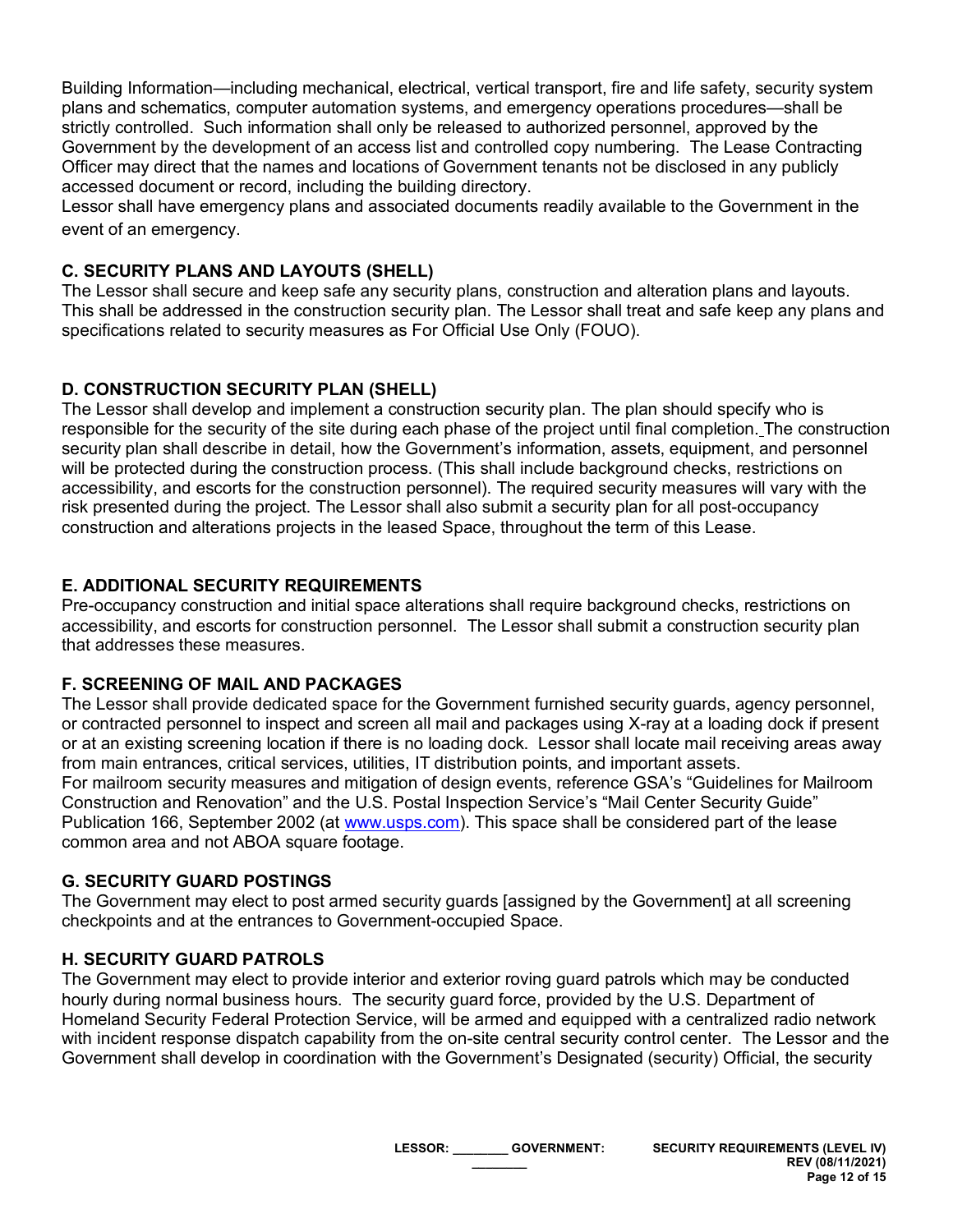guard response SOPs to alarms and incidents to ensure full coordination and cooperation between the onsite Lessor representative and the Government tenant(s).

# **VII. CYBERSECURITY (SHELL \*)**

- A. Lessors are prohibited from connecting any portion of their building and access control systems (BACS) to any federally-owned or operated IT network. BACS include systems providing fire and life safety control, physical access control, building power and energy control, electronic surveillance, and automated HVAC, elevator, or building monitoring and control services (including IP addressable devices, application servers, or network switches).
- B. In the event of a cybersecurity incident related to BACS, the Lessor shall initially assess the cyber incident, identify the impacts and risks to the Building and its occupants, and follow their organization's cyber and IT procedures and protocols related to containing and handling a cybersecurity incident. In addition, the Lessor shall immediately inform the Lease Contracting Officer's (LCO's) designated representative, i.e., the Lease Administration Manager (LAM), about cybersecurity incidents that impact a federal tenant's safety, security, or proper functioning.
- C. Lessors are encouraged to put into place the following cyber protection measures in order to safeguard facilities and occupants:
	- 1. Engineer and install BACS to comply with the Department of Homeland Security Industrial Control Systems Computer Emergency Response Team (DHS ICS-CERT) cyber security guidance and recommendations [\(https://ics-cert.us-cert.gov/Recommended-Practices\)](https://ics-cert.us-cert.gov/Recommended-Practices).
	- 2. Refer to the National Institute of Standards and Technology Cyber Security Framework (NIST-CSF) [\(https://www.nist.gov/cyberframework\)](https://www.nist.gov/cyberframework) and cybersecurity guidance in the DHS Commercial Facilities Sector-Specific Plan [\(https://www.dhs.gov/publication/nipp-ssp](https://www.dhs.gov/publication/nipp-ssp-commercial-facilities-2015)[commercial-facilities-2015\)](https://www.dhs.gov/publication/nipp-ssp-commercial-facilities-2015) for best practices to manage cyber risks.
	- 3. Encourage vendors of BACS to secure these devices and software through the following:
	- a. Develop and institute a proper Configuration Management Plan for the BACS devices and applications, so that the system can be supported.
	- b. Safeguard sensitive data and/or login credentials through the use of strong encryption on devices and applications. This means using NIST- approved encryption algorithms, secure protocols (i.e., Transport Layer Security (TLS) 1.1, TLS 1.2, TLS 1.3) and Federal Information Processing Standard (FIPS) 140-2 validated modules.
	- c. Disable unnecessary services in order to protect the system from unnecessary access and a potential exposure point by a malicious attacker. Examples include File Transfer Protocol-FTP (a protocol used for transferring files to a remote location) and Telnet (allowing a user to issue commands remotely). Additionally, use of protocols that transmit data in the clear (such as default ZigBee) should be avoided, in favor of protocols that are encrypted.
	- d. Close unnecessary open ports to secure against unprivileged access.